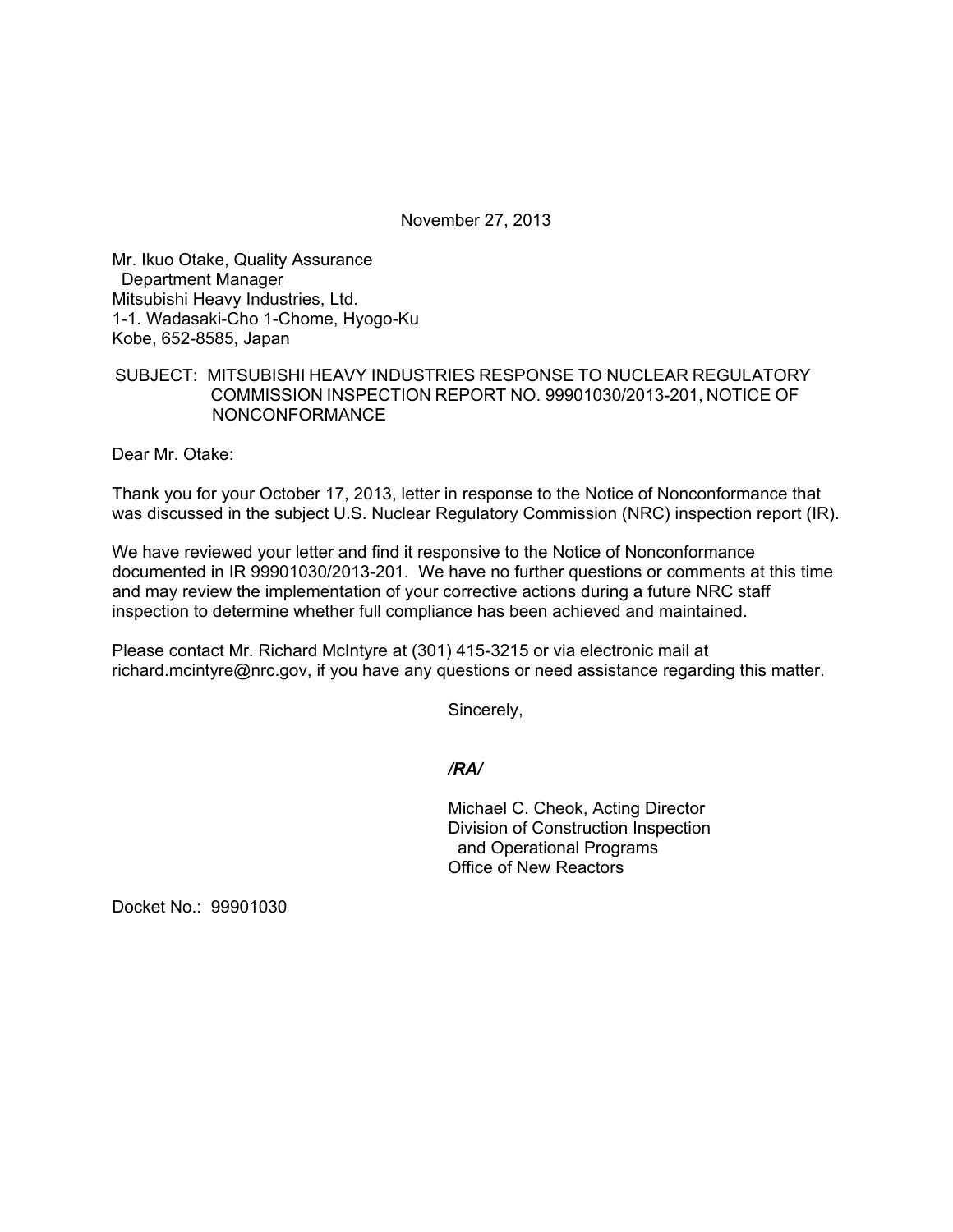Mr. Ikuo Otake, Quality Assurance Department Manager Mitsubishi Heavy Industries, Ltd. 1-1. Wadasaki-Cho 1-Chome, Hyogo-Ku Kobe, 652-8585, Japan

## SUBJECT: MITSUBISHI HEAVY INDUSTRIES RESPONSE TO NUCLEAR REGULATORY COMMISSION INSPECTION REPORT NO. 99901030/2013-201, NOTICE OF NONCONFORMANCE

Dear Mr. Otake:

Thank you for your October 17, 2013, letter in response to the Notice of Nonconformance that was discussed in the subject U.S. Nuclear Regulatory Commission (NRC) inspection report (IR).

We have reviewed your letter and find it responsive to the Notice of Nonconformance documented in IR 99901030/2013-201. We have no further questions or comments at this time and may review the implementation of your corrective actions during a future NRC staff inspection to determine whether full compliance has been achieved and maintained.

Please contact Mr. Richard McIntyre at (301) 415-3215 or via electronic mail at richard.mcintyre@nrc.gov, if you have any questions or need assistance regarding this matter.

Sincerely,

## */RA/*

Michael C. Cheok, Acting Director Division of Construction Inspection and Operational Programs Office of New Reactors

Docket No.: 99901030

DISTRIBUTION:

| See next page                           |                             |               |            |
|-----------------------------------------|-----------------------------|---------------|------------|
| <b>ADAMS ACCESSION No.: ML13311B101</b> |                             |               | NRO-002    |
|                                         | <b>OFFICE</b> NRO/DCIP/MVIB | NRO/DCIP/MVIB | NRO/DCIP   |
| <b>NAME</b>                             | RMcIntrye                   | ERoach        | MCheok     |
| <b>DATE</b>                             | 11/07/2013                  | 11/21/2013    | 11/27/2013 |

**OFFICIAL RECORD COPY**